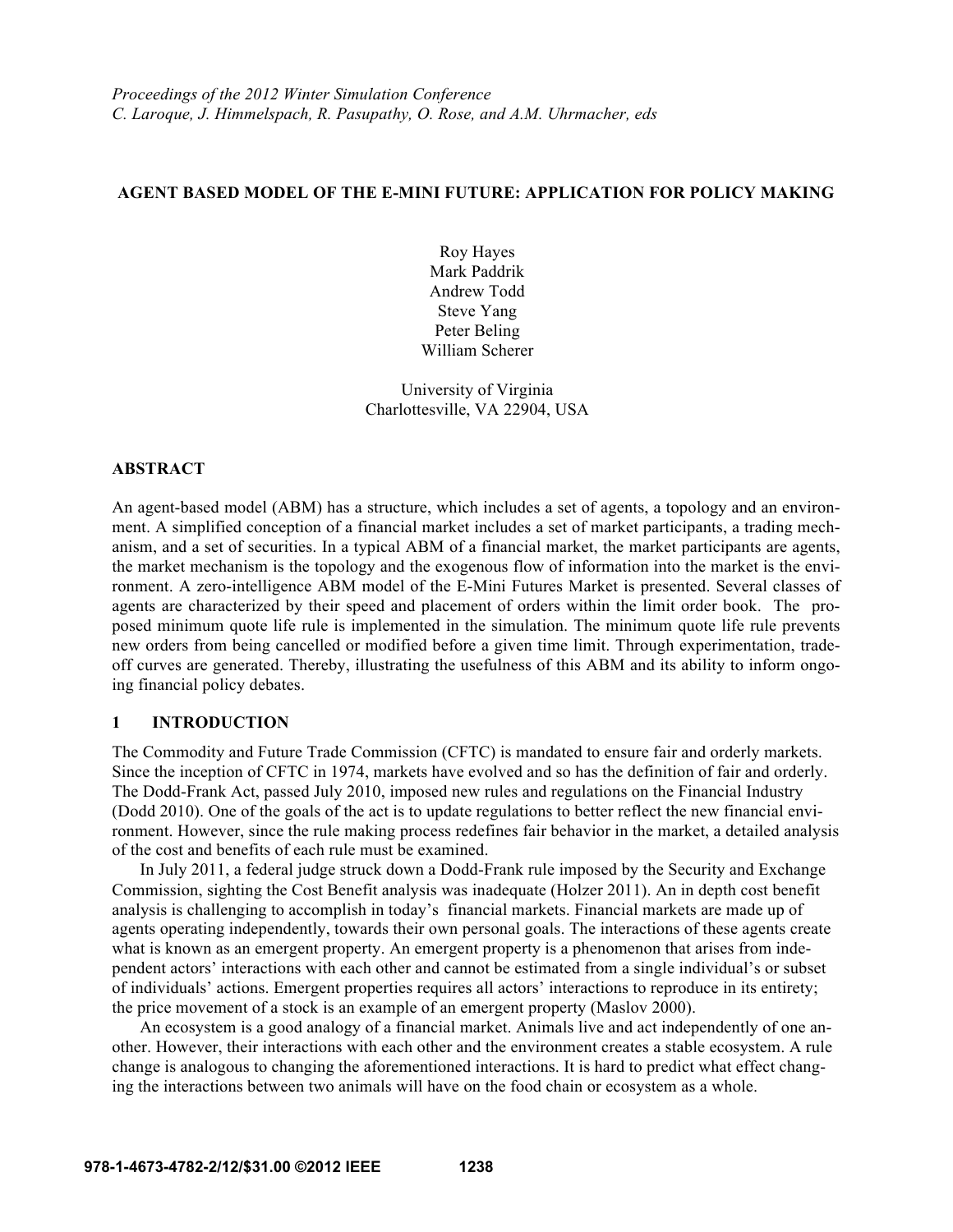Agent based modeling was developed to help understand complex interactions. A simplified conception of a financial market includes a set of market participants, a trading mechanism, and a set of securities. An agent-based model (ABM) has a similar structure and includes a set of agents, a topology and an environment (Macal 2010). In a typical ABM of a financial market, the market participants are agents, the market mechanism is the topology and the exogenous flow of information, relevant to the market, is the environment. The simulation is a zero-intelligence ABM of the limit order book, where agents' actions are drawn from underlying random distributions.

It is important to note that Agent Based Models do not accurately predict expected values of statistics, such as volatility. However, they can define the shape of a tradeoff curve as parameters of a rule are varied. Agent based models illustrate how the rule may affect different traders. This can help policies maker create targeted regulations that have minimal side effects on the financial market. Additionally, it can help policy makers justify their regulations to the public.

The next section will give a review of previous agent based financial models and the formal rule making process. Section 3 will detail how the model is designed. The Validation process of the model is described in the paper Agent Base Model of the E-Mini: For Flash Crash Analysis (Paddrik et al. 2012).

High frequency traders have recently been a focus of regulatory bodies. Some academics and practitioners take the position that HFTs increase volatility (Zhang 2010). However, others believe that they increase liquidity by decreasing the spread and time between trades (Brogaard 2010). In section 3 a regulation that imposes a minimum quote life before a new order can be modified or cancel is examined and the tradeoffs between volatility, spread, market depth, time between trades and liquidity ratio are presented. Section 4 provides a cost benefit analysis and Section 5 concludes with future work.

# **2 LITERATURE REVIEW**

#### **2.1 Agent Based Model Literature Review**

Maslov (2000) proposed one of the first zero-intelligence financial agent based model of a limit order book market. The goal was to reproduce non-Gausian price returns, a non-trivial Hurst exponent and volatility clustering. Agents in zero-intelligence models draw their actions from underlying random distributions. These actions may be constrained by a set of rules, such as position limits.

 Maslov's (2000) model introduces a new trader at each time step that is either a buyer or a seller with equal probability. The trader places a limit order with probability q and trades at the market price with probability (1 - q). The price of the limit order is uniformly randomly offset from the last traded price, which is seen as a reasonable first-order approximation of participant behavior. Orders are not canceled or modified and remain until executed. The model produced a price time-series exhibiting characteristics in loose agreement with empirical studies.

 The assumption that traders place limit orders at uniform distance away from the last trade price is an incorrect assumption in today's market. According to the data provide by the Commodity and Futures Trade Commission, high frequency traders, which make up 70% of the trades in the equity market and 35% of trades in the E-mini S&P 500 (Staff SEC & CFTC 2010 place 60% of all their orders 1 tick or closer to the last trade price. Additionally, cancelation of orders can be a large contribution to extreme market events (Kirilenko et al. 2011). Thus, without this key functionality, it calls into question the Maslov's (2000) model ability to accurately replicate modern markets as well as simulate extreme market phenomenon.

Samanidou, et al. in 2007 did a review of agent based model of financial markets. Financial agent based models can be categorized into 3 major categories. Models containing agents that are completely random, agents that switch between several strategies depending on historical out comes, and dynamically learning agents. Each of these types of agent based models have positive and negatives. However, models that incorporate agents that are completely random are the easiest to attribute causation. This is because random agent models do not confound results with assumed strategies or learning mechanism. Therefore,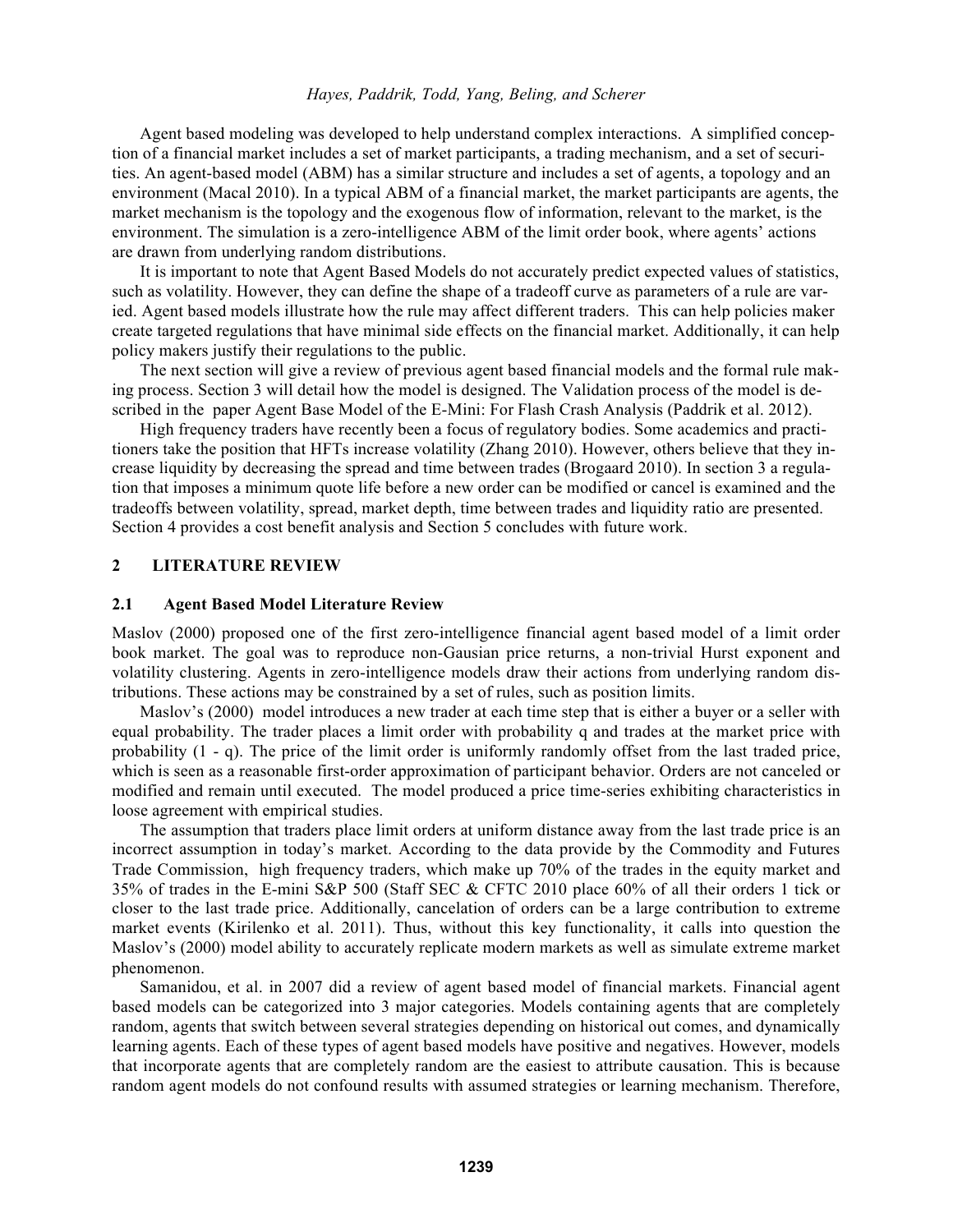the agent based model described in this paper uses agents that derive their actions from underlying distribution.

 Using agent based modeling for policy decision is not a novel concept. In 2008, the European Union developed an agent based model design to test macroeconomic policies. This model incorporated several smaller models including credit, financial, and labor markets (Deissenberg 2008).

 The financial aspect of the model was comprised of several kinds of agents, including households, firms, banks, a government agent and a central bank. Firms sell stocks to finance development of products, while the government agent issues bonds to finance debt. Household agents invest in theses assets in an attempt to make a profit. House hold agents and firms are provided with learning capabilities (Deissenberg 2008). This creates multiple contribution to the overall outcome of the market. It is not possible to determine if the learning capability or the interaction of agents is the cause of the market outcome. Additionally, it is possible that a altered learning algorithm will create different results. For this reason the agent based model in this paper was designed to be zero intelligent.

Frank Westerhoff (2008) studied the use of agent based modeling in several policy decisions. In his models agents can choose between a fundamental strategy and a technical strategy. Agents switch between strategies depending on which was more profitable. This creates a herding effect and generates the volatility clustering seen in real markets. Several rules were examined, most notably was trading halts. Trading halts pause trading when a price move is larger than a determined amount. He found that spikes and crashes were limited by trading halts. Additionally, he found that relative profits of agents remained unchanged by trading halts Although this model can characterize an order book it does not characterize the participants in the model.

 It is the authors' assertion that to accurately represent modern markets, simulations must accurately represent market participants' behavior. Finding no such model in the ABM Financial Literature, a model was designed with the goal of representing agent classes, the hypothesis being that this type of model would provide a more realistic simulated market. This simulation could then be used to inform the regulation of financial markets.

# **2.2 Rule Making Process**

When congress passes a law it is a policy statue, which federal agencies are required to implemented. Detailed regulations are developed through a process known as rulemaking. The rulemaking process for the CFTC is laid out in the Commodity Exchange Act (CEA) and the Federal Administrative Procedures Act (FAP) (United States Code 5 & 7).

The FAP requires a regulatory body follow formal steps before a rule can be implemented. The optional first step is to publish an advance notices on a proposed rule. In this notice, preliminary information on the subject area is presented. Additionally, public insight is requested to help shape the rule. After this initial step a proposed rule is published. The proposed rule is a draft, that contains the analysis and the justification for the rule.

The proposed rule is open to the public for comments. Written issues and concerns about the rule can be sent to the agency during this period. The CFTC must address every comment. However, comments can be grouped if they contain similar content. Thereby, relieving CFTC from having to address each individual comment separately. After the public comment period is closed the final rule is written and published. This rule lays out the new regulatory policy that will be implemented. Additionally this rule will address all public comments, as well as, contain the final analysis and justification for this rule.

The CEA requires the CFTC to complete additional steps in the rule making process. A notable step is to "Consider the Costs and Benefits" of any proposed regulation. Specifically the CFTC is required to complete the following task:

- A) Consider how the regulation effects the protection of market participants and the public
- B) Consider how the regulation effects efficiency, competitiveness, and financial integrity of futures markets
- C) Consider how the regulation effects price discovery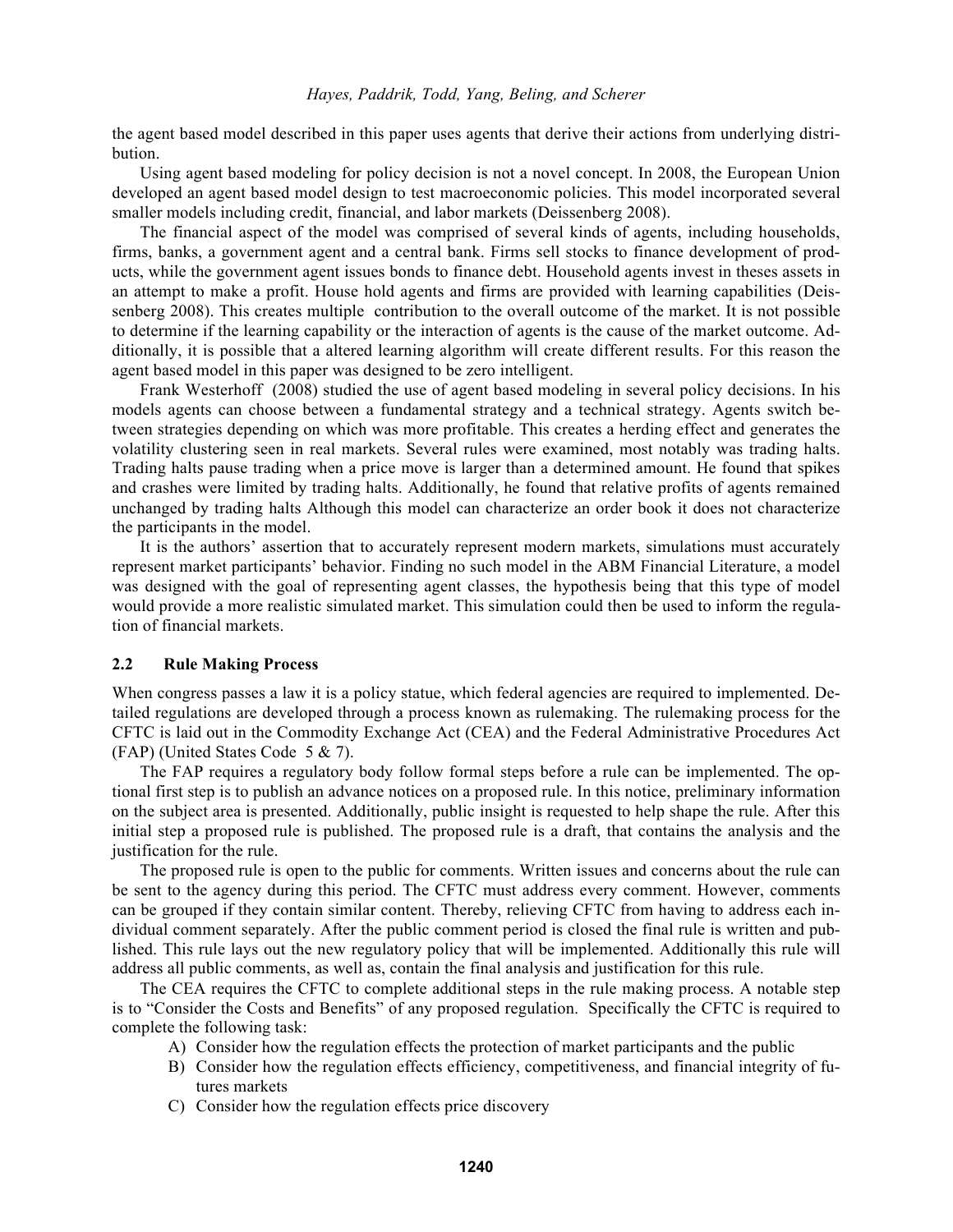- D) Consider how the regulation effects risk management practices
- E) Consider how the regulation effects other public interest

It is important to note that the CFTC will consider the cost benefit analysis but is not required to alter the rule based on the findings. Additionally, the cost benefit analysis does not have to contain quantifiable costs and benefits.

Recently, private industries have sued on the grounds of inadequate cost benefit sections. December, 2011 the Securities Industry and Financial Markets Associations along with the International Swaps and Derivatives Association sued the CFTC over the Position limits rule (International swap 2011). Specifically, one claimed made is that the CFTC, "failed to give serious consideration to the significant costs that the position limits rule will impose on commodity markets and the broader economy." This is not the first law suit filed claiming a regulatory body's cost benefit analysis was insufficient. In July 2010, a Security and Exchange Rule was overturned citing inadequate cost benefit analysis (Holzer 2011).

Agent based modeling can help regulators examine the cost and benefits of proposed rules. By examining the affect the rule has on each agent, part A and D in the aforementioned list can be accomplished. Additionally, by looking at market measures as a whole part B, C, and E in the list of above can also be completed. The next section will detail how the agent based model was designed.

#### **3 FINACIAL AGENT BASED MODEL**

Current literature suggests that the markets are divided into subcategories of traders and the combinations of trading styles are responsible for emergent market events. These combinatorial aspects lead us to believe that it was necessary to have multiple categories of trading agents in the simulation. However, as to not presume specific trading strategies for agents, it was necessary to design the agents to be zero intelligent. The agents were design with constraints on their behaviors, such as position limits.

From (Kirilenko et al. 2011) and (Staff SEC & CFTC 2010), we were able to use their characterizations of the participants of the E-Mini S&P Futures market by placing them into one of six categories of trader types:

*Fundamental buyers and sellers* take long or short positions on the asset during the entire duration the markets exists and trade with a low frequency.

*Market makers* take the position of straddling both sides of the market by taking long and short positions on an asset. Intermediaries' trades are meant to give the market liquidity.

*Opportunistic* take a long or short positions on the asset during the duration of the market day like a fundamental trader. However, they implement trading strategies that make them resemble Intermediaries because they do not take a large position.

*High Frequency* take long or short positions on an asset for short periods and trading with high frequency near the best-ask and best-bid sides of the book. HFTs in the simulation use a simple momentum strategy. As the bid/ask queues becomes imbalanced HFTs will tend to trade in the same direction as the imbalance. In other words if there are more bids in the order book HFTs have a higher probability of placing a buy order. This strategy was found in the data provided by the CFTC. HFTs will allow themselves to take large positions for short periods of time but will try to be neutral by the end of day.

*Small Traders* – take either a long or short positions on the asset during the entire duration of the markets exist and trade with a very low frequency.

Using work done by (Kirilenko et al. 2011) as a framework market participation was captured from data. The participation rates displayed in table 1 were used to construct our agents.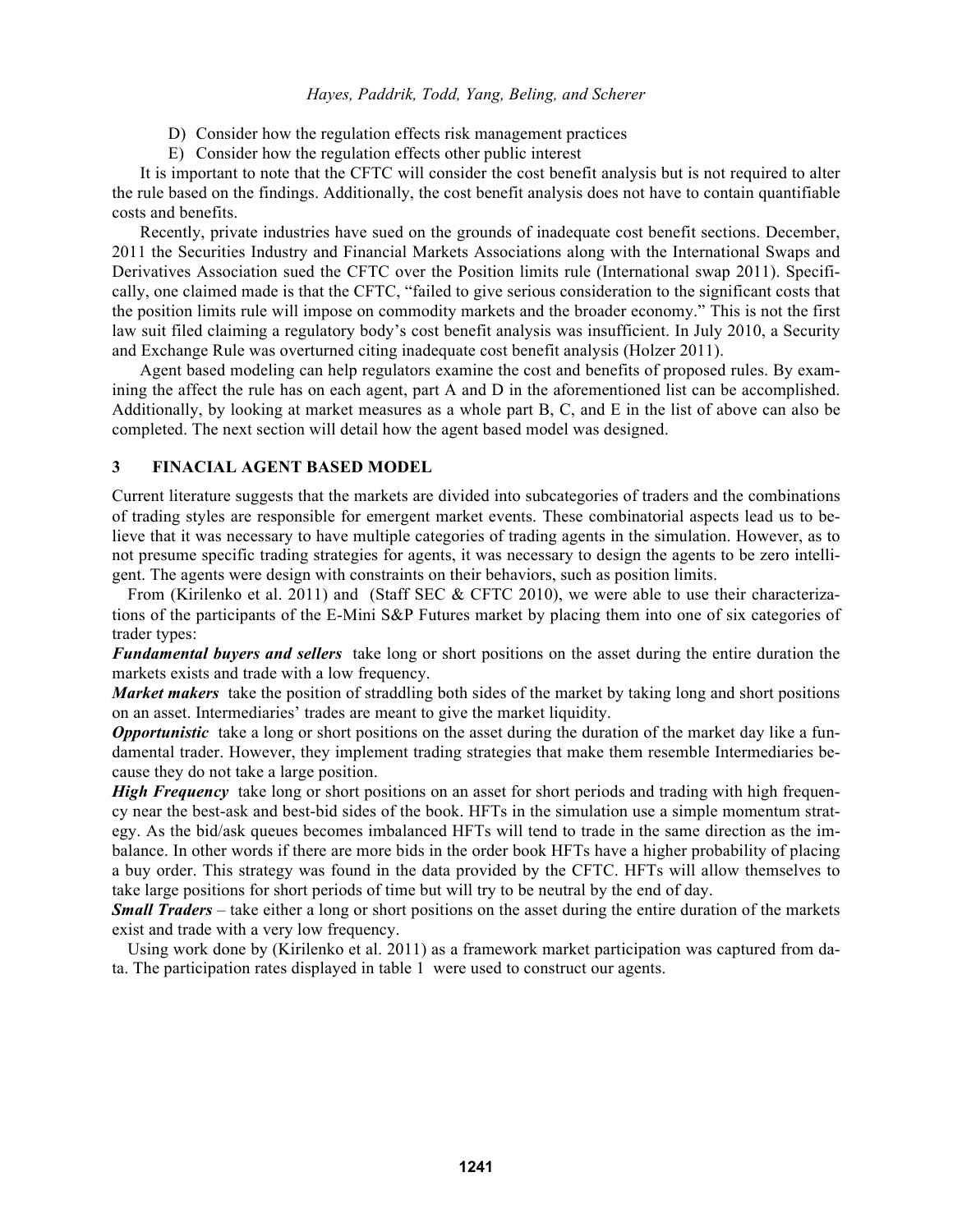| Trader Type    | # of    | Arrival           | Position           | Market |
|----------------|---------|-------------------|--------------------|--------|
|                | Traders | Speed             | Limits             | Volume |
| Small          | 6880    | 2 <sub>hr</sub>   | $-30 - 30$         | $1\%$  |
| Fundamental    | 1268    | 1 min             | $-\infty - \infty$ | 9%     |
| <b>Buyers</b>  |         |                   |                    |        |
| Fundamental    | 1276    | 1 min             | $-\infty - \infty$ | 9%     |
| <b>Sellers</b> |         |                   |                    |        |
| Market Mak-    | 176     | 20 <sub>sec</sub> | $-120-$            | 10%    |
| ers            |         |                   | 120                |        |
| Opportunistic  | 5808    | 2 min             | $-120-$            | 33%    |
|                |         |                   | 120                |        |
| High Fre-      | 16      | 0.35              | $-3000-$           | 38%    |
| quency         |         | sec               | 3000               |        |

Table 1: Listing E-Mini S&P 500 market participation rates.

 Due to the large number of traders the simulation was scaled to 1/32 of the actual market. Additionally, since the scaling would only allow for ½ an HFT, the speed of HFTs were slowed. Approximately four simulated HFTs represent 1 real world HFT. The simulated HFT average order arrival speed was set at 2 seconds. Therefore, a HFT orders arrive approximately every 0.5 seconds.

The classification of traders was determined using the following two variables.

- Trade Speed Average amount of time taken between order placements or cancelations.
- Position Limit Number of contracts allowed to be held.

Using order book data from the E-Mini S&P 500 contract provided by the CFTC and the classification process, we described empirically the style in which the agents placed orders into the order book. This was done by determining each trading class order size and order price distribution.

- Order Size- Distribution of order quantity size.
- $\bullet$  Order Price Selection Distribution describing the number of ticks a order's price was in reference to the last trade price. (Figure 1 shows example of market maker distribution)



Figure 1: Market Maker distribution of order placement.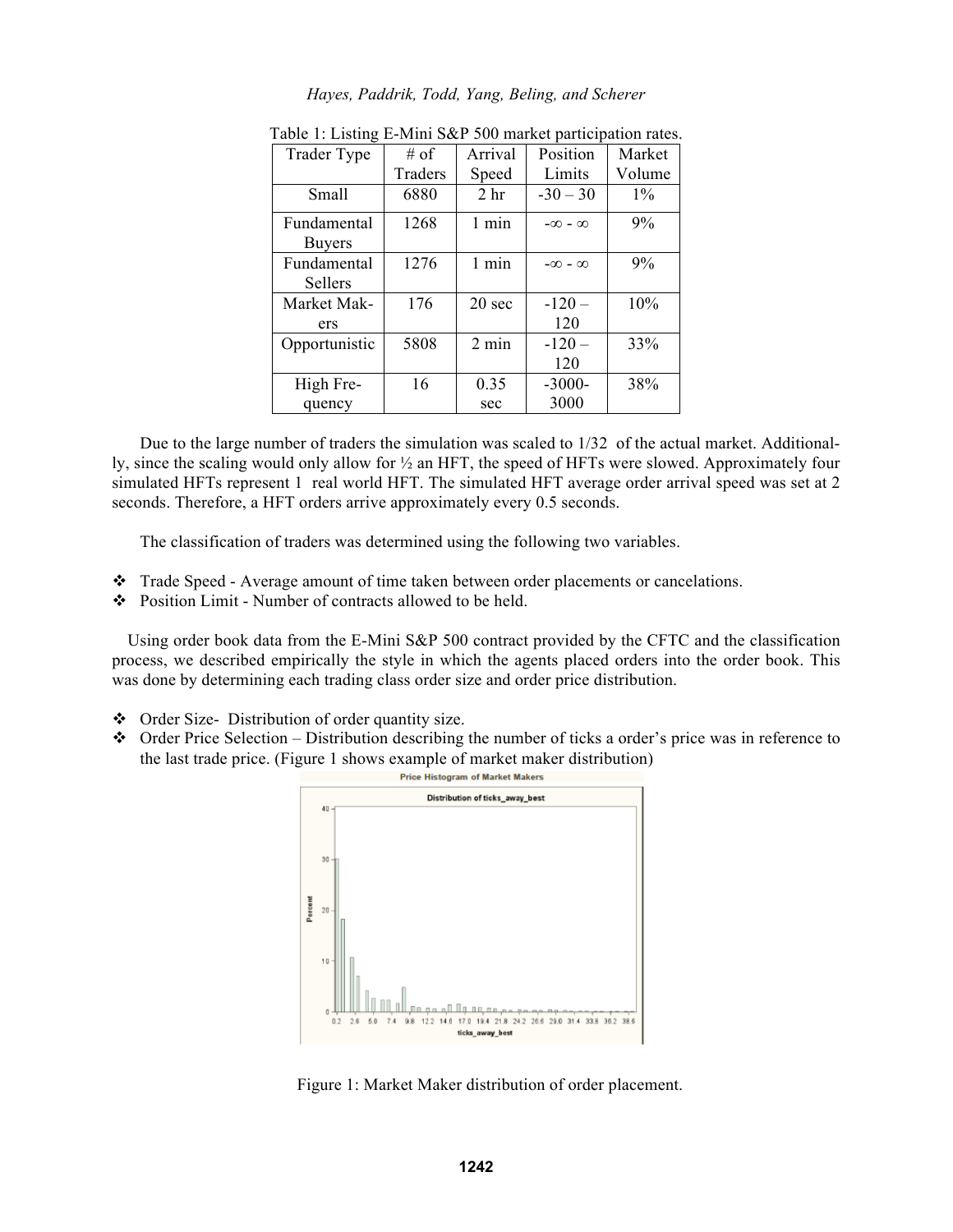Using these four variables in unison we were able to create the six classes of agent for our market. Agents act based on distributions associated with each class of traders. Figure 2 is a visual representation of an agent class.



Figure 2: Components of an agent class.

The design of the simulated market exchange systems follows a traditional 'price then time' order book structure. This allows for asset price creation, to emerge from the market participants through their individual actions (order, cancel) and the market matching engine connecting them (execute). An in depth validation process of the agent based model is described in Agent Base Model of the E-Mini: For Flash Crash Analysis (Paddrik 2012).

#### **3.1 Experimental Procedures**

The SEC is contemplating a new rule (Security Exchange Commission 2010), which creates a minimum time before an order can be cancelled. For this experiment this rule will also include modification. To effectively cancel an order, traders can modify it away from the best bid or ask, until the minimum time expires. Therefore, a logical extension is to prevent a trader from modifying or canceling an order until a minimum time has expired.

 It has been theorized that high frequency traders (HFT) cause the market to be more volatile and prone to large price movements (Zhang 2010). The minimum quote life rule seeks to decrease market volatility and large price movements. However, high frequency traders claim that this rule will force them to revalue their risk compensation and place orders farther from the best bid and ask. Which is theorized to cause spreads to rise, liquidity to decrease, and time to trade to increase. The goal of the experiment is to examine the impact of a minimum quote life rule on the E-Mini market.

The minimum time that an order must remain untouched was varied from 0-1.25 seconds. Over this time period, exogenous price shocks remain constant throughout every simulation. Additionally, empirical distributions that agents used to trade remained the same throughout this experiment. The underlying assumption is that all traders will trade in the same manner before and after the rule is implemented. This allows for the examination of the rule's impact, if the market is unchanged. This assumption will most likely be violated in the real world. However, since the strategies are unknown for each individual traders, it becomes impractical to estimate how order placement might change.

 Market level variables are examined for the cost benefit analysis. The spread, distance between best bid and ask, is calculated and recorded for each minute. Additionally, liquidity ratio is determined for each minute. Liquidity ratio is a measure of how much a trade affects the current price. The formula is presented below (Dubofsky et al. 1984).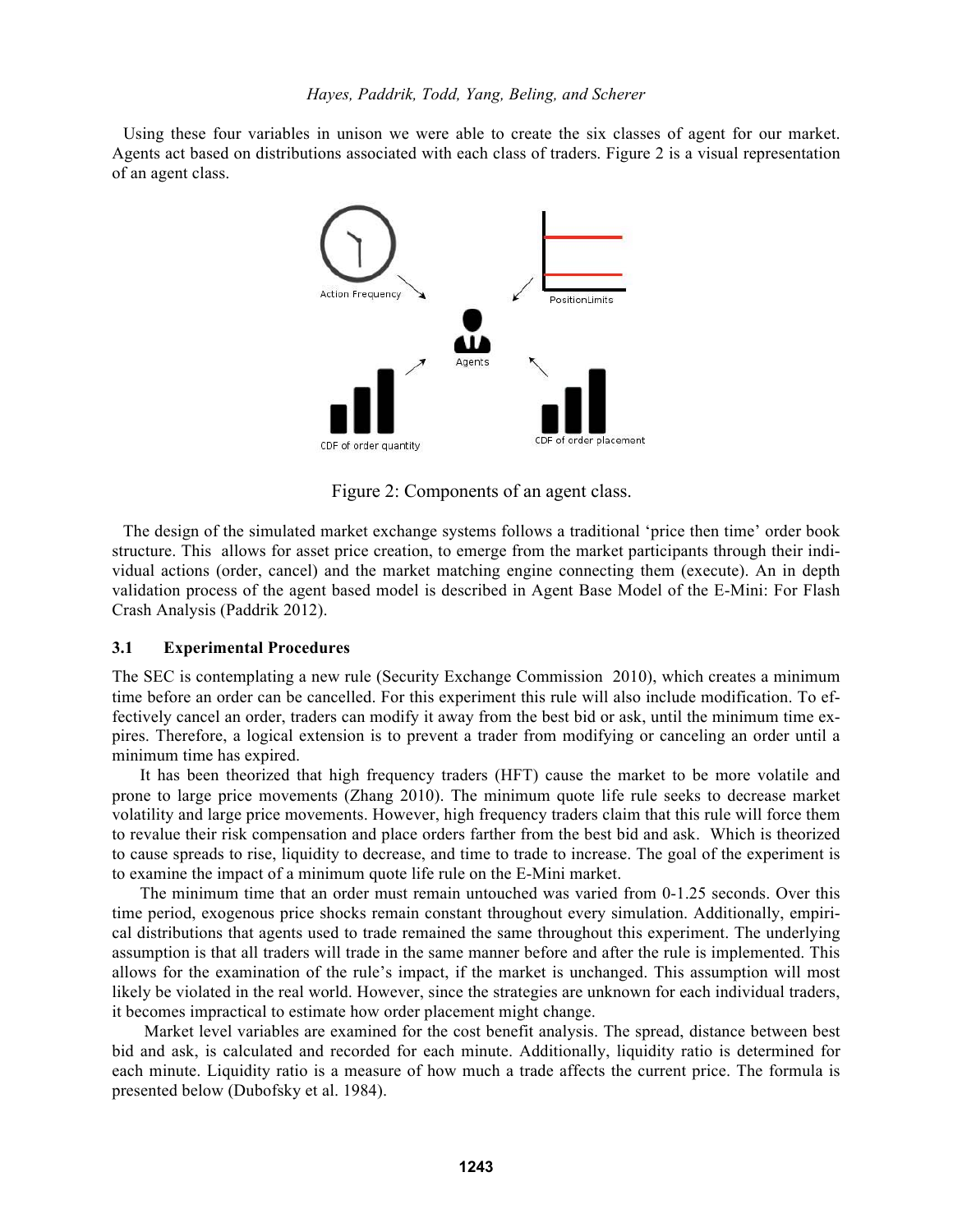# Liquidity Ratio  $=$   $\frac{\sum Volume * Price}{\sum H.D.}$  $|\Delta Price|$

The larger the liquidity ratio the less affect a single trade has on price movement. Liquidity Ratio was calculated for each minute. Additionally, several other measures of liquidity, market depth and time between trades, were studied. Lastly, the absolute value of minute price returns were calculated. This is used as a measure of volatility. Since each simulation experiences the same price herding shocks a larger price returns is indicative of higher volatility and not a fundamental difference in price between simulation runs.

#### **3.2 Results**

The minimum quote life rule is designed to dampen volatility (Security Exchange Commission 2010), which HFTs have been theorized to increase (Zhang 2010). For this reason, it is natural to first examine if volatility changes as the minimum quote life rule is made stricter. As illustrated in figure 3, over most of the parameter space volatility is shown to have an inverse linear relation with the minimum order life time. Additionally, the variance in the volatility calculated over the simulated month decreases as the minimum life time is increased. This indicates that HFTs do increase volatility in the market and implementing this rule will decrease it.



Figure 3: Determining absolute value of minute price returns.

The HFT participants claim they improve many market parameters such as liquidity (Brogaard 2010). Liquidity can be measured in many ways. However, in general terms it is the ability to buy or sell stocks and contracts quickly, without moving the price. HFT firms have stated an implementation of a minimum quote life rule would harm liquidity. To examine this claim several measures of liquidity were studied. Bid ask spread, the amount of money that must be paid if a trade is to executed immediately, is calculated every minute. Figure 4 illustrates the minimum quote rule lowers the bid ask spread. However, there is only marginal decrease as the minimum life time is increase from 0 second to 1.25 seconds.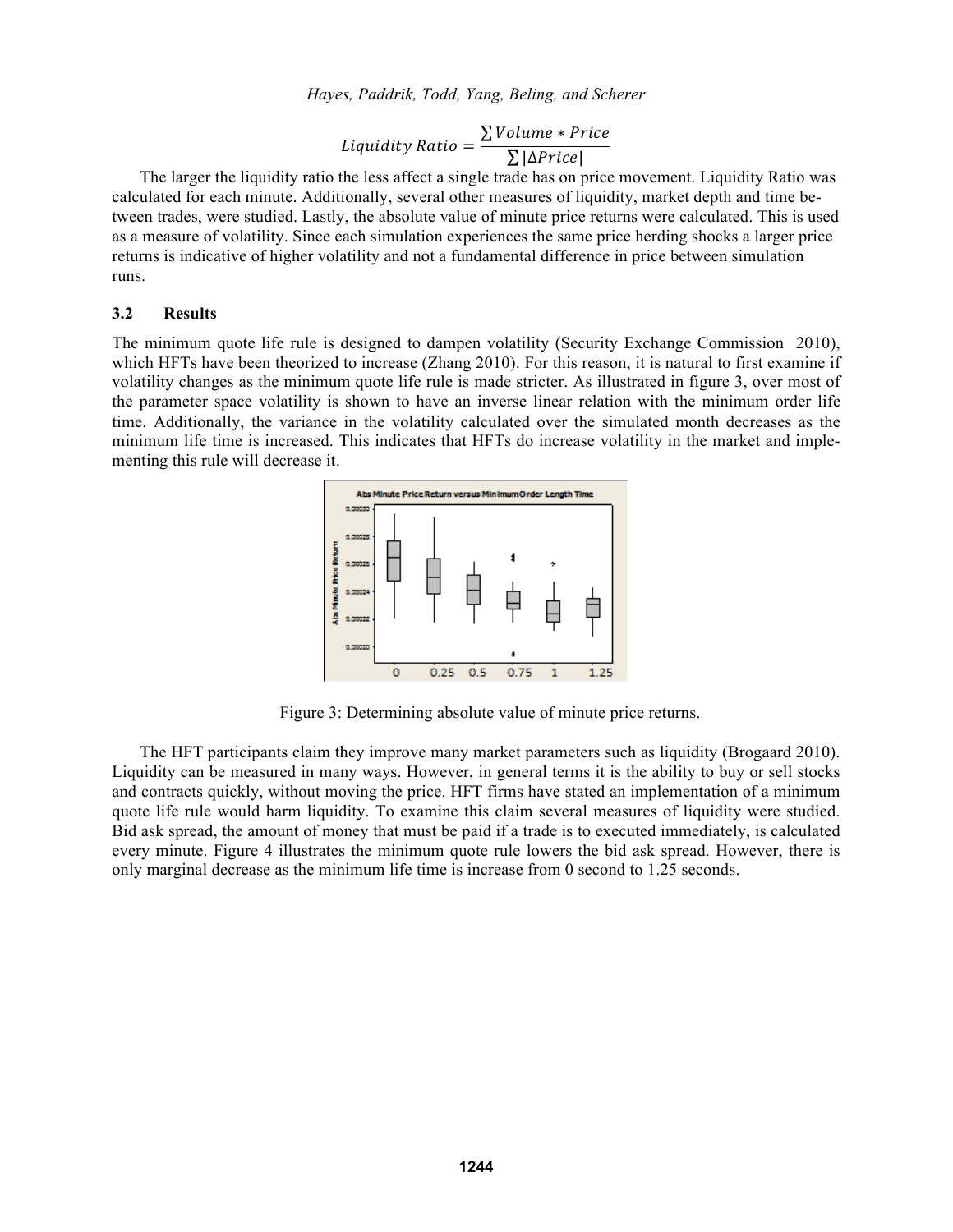*Hayes, Paddrik, Todd, Yang, Beling, and Scherer* 



Figure 4: Investigating average daily spread.

Figure 4, shows a novel finding, which contradicts general consensus, that average daily spread will increase if such a rule was implemented. This will be discussed in greater detail in section 5. It is important to note that the ticket size in the E-mini is \$0.25. Therefore, in almost every simulation the average spread was always between  $1 - 2$  tickets. Another measure of liquidity is known as liquidity ratio. Liquidity Ratio indicates how many contracts or stocks can be traded without increasing the price. The higher the liquidity ratio, the more contracts or stocks can be traded without a significant price change. Figure 5, illustrates that the market seemingly has more liquidity after the rule is implemented.



Figure 5: Studying liquidity ratio.

This is again contradictory to the prevailing consensus. As with bid ask spread, liquidity ratio improves once the minimum quote life rule is implemented. However, there is no statistically significant difference between a minimum life time of 0 second compared to 1.25 seconds.

An additional measure of liquidity is how long a resting order must wait before being traded against. HFTs cross the spread a significant amount, so it is believe that they lower this wait time. Figure 6 illustrates a minimum quote life rule increases time between trades. Furthermore, it has a linear relation over much of the parameter space, similar the absolute value of returns.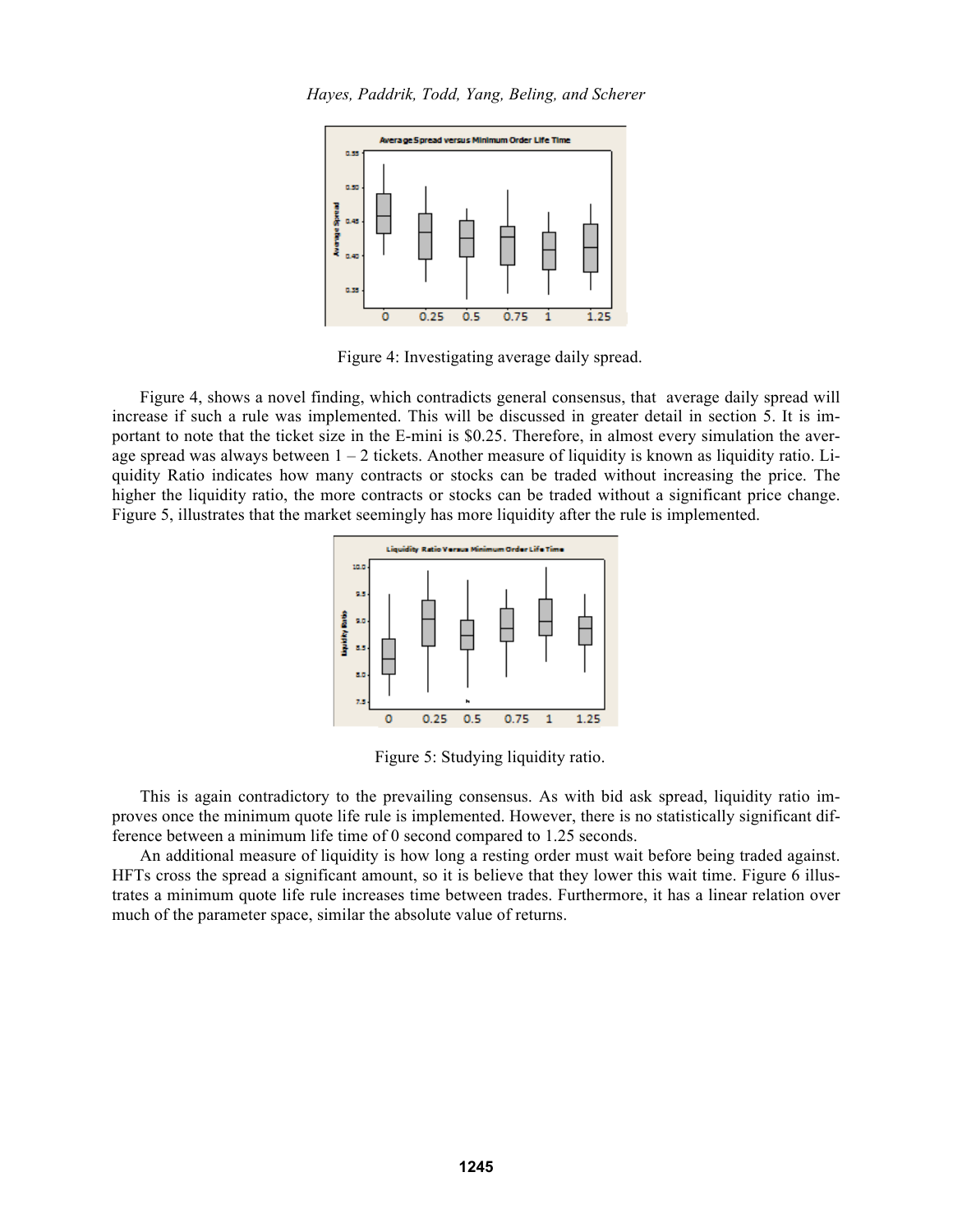*Hayes, Paddrik, Todd, Yang, Beling, and Scherer* 



Figure 6: Examining time between trades.

The last measure of liquidity examined is market depth. The average daily market depth of the order book is presented in figure 7. The larger the market depth the more orders are able to be executed without large price changes. The market depth increases after the minimum quote life rule is implemented, indicating a more liquid market after the rule is implemented. This would coincide with the previous finding that the time between trades increases after the rule is implemented, thus allowing for less overall trades and more resting orders. Although market depth appears highly variable there is no significant difference in means between 0 second and 1.25 second implementation of the minimum quote life rule.



Figure 7: Determining market depth.

The next section will consolidate these findings into a cohesive cost benefit analysis of the rule. The goal is to show how the insight from this model can be used to facilitate discussion of new rules.

#### **4 COST BENEFIT ANALYSIS**

The simulation of the minimum quote life rule generated novel findings. Firstly, the rule only effects HFT trading strategies. HFTs are the only class of traders that routinely cancel or modify a new order within 1.25 seconds of placing it. Since this rule focus on traders with small time horizons, HFTs would be forced to develop new strategies costing them time and money. Although, they represent a small number of market participants they generate 35% of the trading volume in the E-Mini market and upwards of 70% in equity markets (Kirilenko et al. 2011). Therefore, any new strategy that is developed has the potential to cause even greater volatility then current strategies.

As the minimum quote life time is increased the absolute value of minute price returns decreased. We can attribute the decline in volatility to HFTs because they are the only class of trader directly affected by this rule change. HFTs aggressively cross the spread more frequently than other trading classes. In the model traders are only allowed one active order at a time, the minimum quote life rule acted as a throttle for HFTs.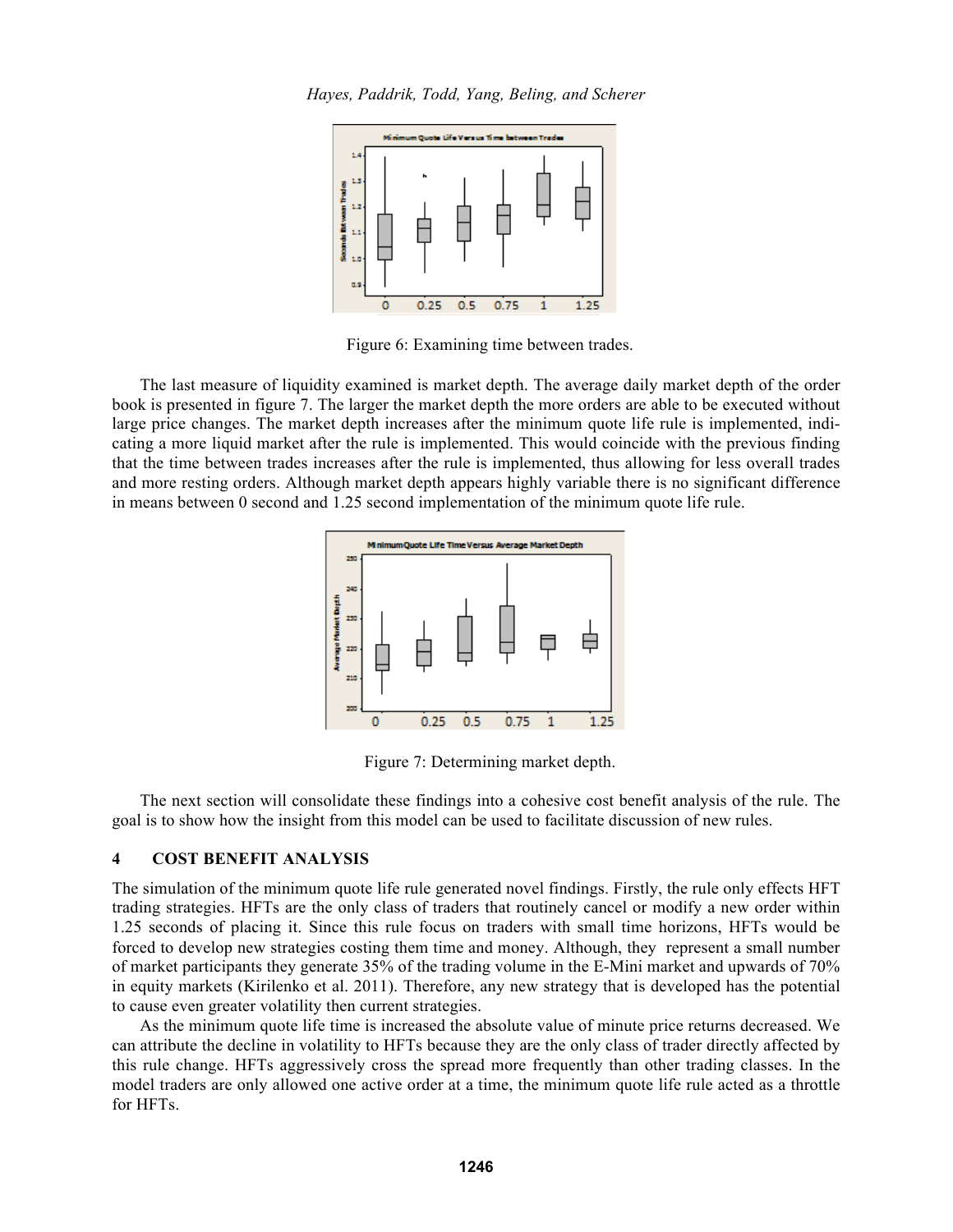This throttle prevented HFTs from crossing the spread as frequently, thus decreasing the overall number of trades and increasing the time between trades. Since HFTs make up a large percentage of trades, as their speed is decreased the time between trades is increases. The aforementioned relationship between HFT speed and trading rate, the HFT strategy implemented in the simulation, and the herding mechanism explains why HFTs increase volatility.

As positive news enters the market through the herding mechanism, HFTs increase their probability of buying contracts. This adds pressure to prices and makes price tick up. As negative news enters the market the opposite occurs and prices falls. These price shocks occur at constant times for all simulation runs. The minimum quote rule limits HFTs ability to increase the price when positive news enters the market and decrease the price when negative news enters the market, by decreasing the amount they can trade in a given time period. This affectively dampens price movement, decreasing volatility. This can be seen in Figure 8.



Figure 8: Measuring price paths through a day.

The graph was limited to three price paths for readability purposes. However, it illustrates that HFTs cause considerable impact on price movement. As their speed is limited by the minimum quote life rule, their ability to affect price is decreased and volatility consequently drops.

Market depth, liquidity ratio, and bid ask spread all have no significant change in values between a 0.25 second and a 1.25 second minimum life time implementations. This is because HFTs are not the only trading class that crosses the spread. Orders that executed immediately arrive from other trading classes at a random frequency and cause trades to occur. These trades lower market depth and occasionally will be large enough cause the bid ask spread to widen for a short period of time. In other words the aggregate effect of other trading classes not hindered by this rule create bounds on the overall market parameters. So although this rule may lower HFTs ability to take liquidity, the effects on variables, such as market depth, will be limited by other trading classes.

The analysis illustrates that the current debate over this rule has been framed in the wrong context. Currently, the debate focuses on bid ask spread versus volatility. Bid ask spread will be bounded by the aggregate trades of other classes, which have time horizons longer than seconds. The debate should focus on the tradeoff between order trade time and volatility. An example of a trading strategy that can be hurt by this rule is an ETF, which is tracking an index. If the ETF cannot acquire the necessary shares in a given timeframe then they must issue market orders and pay the bid ask spread. As the minimum life time is increased the probability that an ETF will have to issue a market order increases.

This rule will cause traders with time constraints to issue market orders more frequently. However, their market orders will be less likely to cause a price change. Thus, their market orders have a lower cost than if they are issued under the current rules. Depending where the parameters of the minimum quote life rule is set, it is possible to significantly decrease or increase the cost to traders with fixed time limits. Detail studies across different securities and commodity should be done to determine what the minimum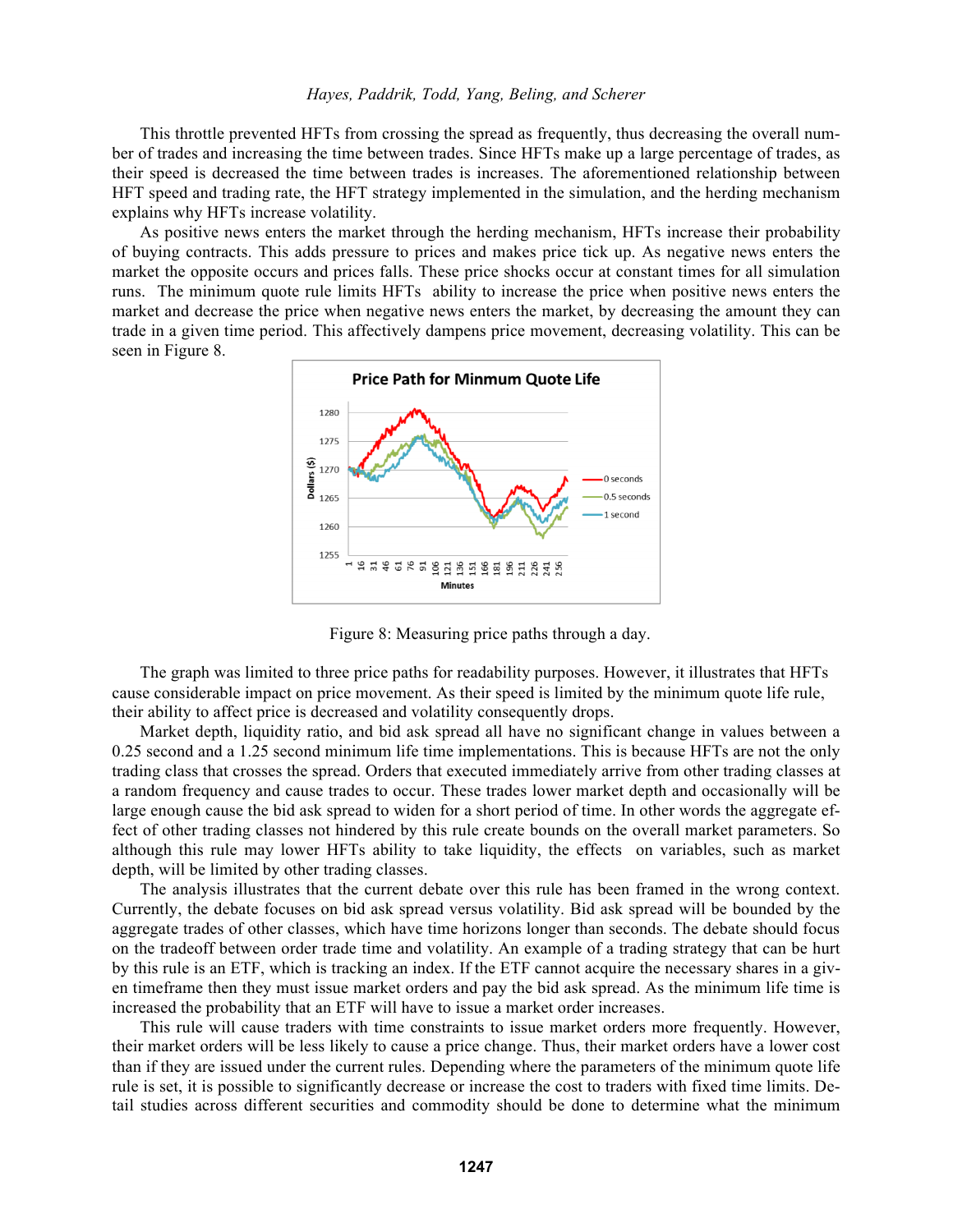quote time should be. There is no guarantee that the optimal quote life time will be the same for each security or commodity.

# **5 CONCLUSION AND FUTURE WORK**

Using the agent based model regulators can derive a justification for why this rule should be implemented. Additionally regulators, can determine which traders will be directly affected by this rule. Lastly, the potential tradeoffs are illuminated through the simulation. Agent based modeling will not replace current fundamental techniques of economics. However, it can facilitate a decision makers understanding of the complex nature of the financial market. The model framework presented in this paper can be calibrated to any financial market. Thereby, making it a ubiquitous regulation tool.

This model makes several assumptions that limits its accuracy. First it assumes that traders only have one active order. Data supplied by the CFTC shows that HFTs generally have multiple orders on both size of the book. The current model does not examine how this rule will affect a multiple live order strategy. Additionally, the model assumes zero intelligence. This is because a trading strategy is difficult to recreate from order book data. For this reason it is impossible to use this model accurately determine how this rule will affect different trading classes profit and losses.

Future models will be expanded to incorporate real world trading strategies. These strategies will be derived from order book data through the use of machine learning techniques. This allows for more accurate modeling of real world participants. Moreover, it allows for the aforementioned assumptions to be relaxed.

#### **ACKNOWLEDGMENTS**

We would like to thank the members of the Commodity and Future Trade Commission, and Andrei Kirilenko, the Chief Economist of the Commodity and Future Trade Commission.

#### **REFERENCES**

- Brogaard, J., 2010. "High Frequency Trading and its impact on Market Quality." http://www.nber.org/public\_html/confer/2010/MMf10/Brogaard.pdf [Accessed April 16,2012]
- Deissenberg, C., Sander. Hoog, H. Dawjd. 2008. "EURACE: A massively parallel agent-based model of the European economy." *Applied Mathematics and Computation* 204: 541-552.

Dubofsky, D. A. And J. C. Groth, 1984. "Exchange Listing and Stock Liquidity." *The journal of Finacial Research* 7: 291-302.

Dodd Frank Wall Street Reform and Consumer Protection Act http://www.sec.gov/about/laws/wallstreetreform-cpa.pdf [Accessed April 16, 2012]

Holzer, J. 2011 "Court Deals Blow to SEC, Activists" *Wall Street Journal*, http://online.wsj.com/article/SB10001424053111903554904576461932431478332.html [Accessed April 16, 2012]

International Swap and Derivatives Association, Case 1:11-cv-02146-RLW. In The United States District Court for the District of Columbia, Filed 12/02/11.

- Kirilenko, A., A. S. Kyle, M. Samadi, T. Tuzun, 2011. "The flash crash: The impact of high frequency trading on an electronic market." http://dx.doi.org/10.2139/ssrn.1686004 [Accessed April 16, 2012]
- Macal, C. And M. North, 2010 "Toward Teaching Agent-Based Simulation" *In Proceeding of Winter Simulation Conference, Maryland, 2010.*

Maslov, S. 2000. "Simple model of a limit order-driven market." Physica A: Statistical Mechanics and its Applications 278: 571–578.

Paddrik, M., R. Hayes, A. Todd, S. Yang, W. Scherer, P. Beling, 2012. "An Agent Based Model of the E-Mini S&P 500 and the Flash Crash." In *Proceedings of the 2012 IEEE Computational Intelligence for Financial Engineering & Economics.* 

Security Exchange Commission, 2010. "Concept Release on Equity Market Structure" http://www.sec.gov/rules/concept/2010/34-61358.pdf [Accessed April 16, 2012]

Samanidou, E., E. Zschischang, D. Stauffer, T. Lux, 2007. "Agent-based Models of Financial Markets" *Reports on Progress in Physics* 70: 409- 450.

The staff of the CFTC & SEC, 2010. "Findings regarding the market events of May 6, 2010." http://www.sec.gov/news/studies/2010/marketevents-report.pdf [Accessed April 16, 2012].

United States Code Title 5 Chapter 2 " Federal Administrative Procedure Act" http://www.archives.gov/federal-register/laws/administrativeprocedure/ [Accessed April 16, 2012].

United States Code Title 7 Chapter 1. "Commodity Exchange Act." http://www.cftc.gov/files/ogc/comex060601.pdf [Accessed April 16, 2012].

Westerhoff, F. 2008. "The use of agent-based financial market models to test the effectiveness of regulatory policies." Journal of Economics and Statistics 228: 195-227.

Zhang, F., 2010 " High-Frequency Trading, Stocks Volatility, and Price Discovery." http://dx.doi.org/10.2139/ssrn.1691679 [Accessed April 16, 2012]